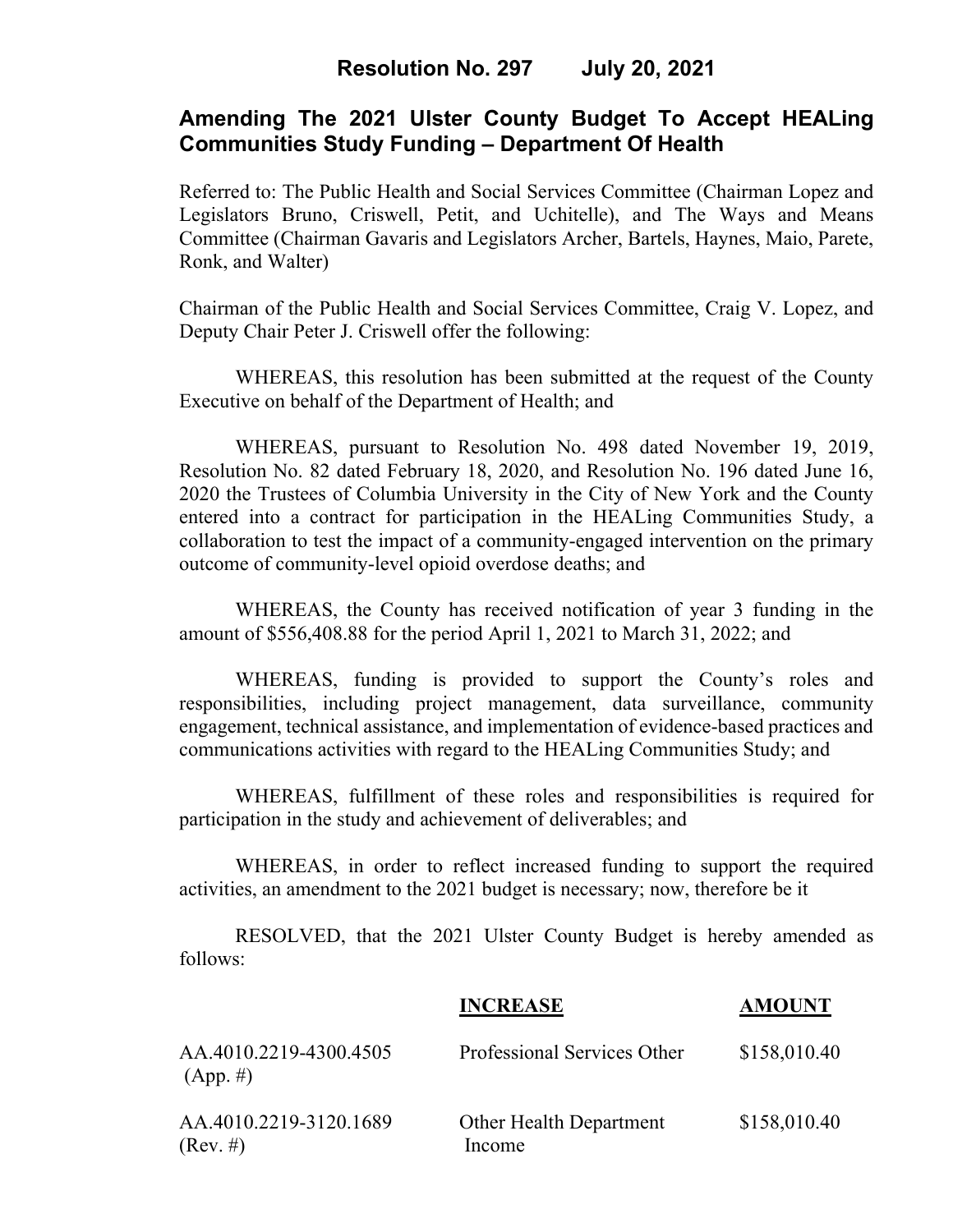#### **- Page 2 -**

### **Resolution No. 297 July 20, 2021**

## **Amending The 2021 Ulster County Budget To Accept HEALing Communities Study Funding – Department Of Health**

and move its adoption.

#### ADOPTED BY THE FOLLOWING VOTE:

AYES: 21 NOES: 0 (Absent: Legislators Archer and Fabiano)

Passed Committee: Public Health and Social Services on July 8, 2021

Passed Committee: Ways and Means on July 13, 2021

FINANCIAL IMPACT: \$316,157.41 – BUDGETED 2021 APPROPRIATION DOLLARS \$316,157.41 – BUDGETED 2021 OTHER INCOME

\$158,010.40 – ADDITIONAL 2021 APPROPRIATION DOLLARS \$158,010.40 – ADDITIONAL 2021 OTHER INCOME

\$ 82,241.07 – ANTICIPATED 2022 APPROPRIATION DOLLARS \$ 82,241.07 – ANTICIPATED 2022 OTHER INCOME

 $$$  0.00 – NET IMPACT